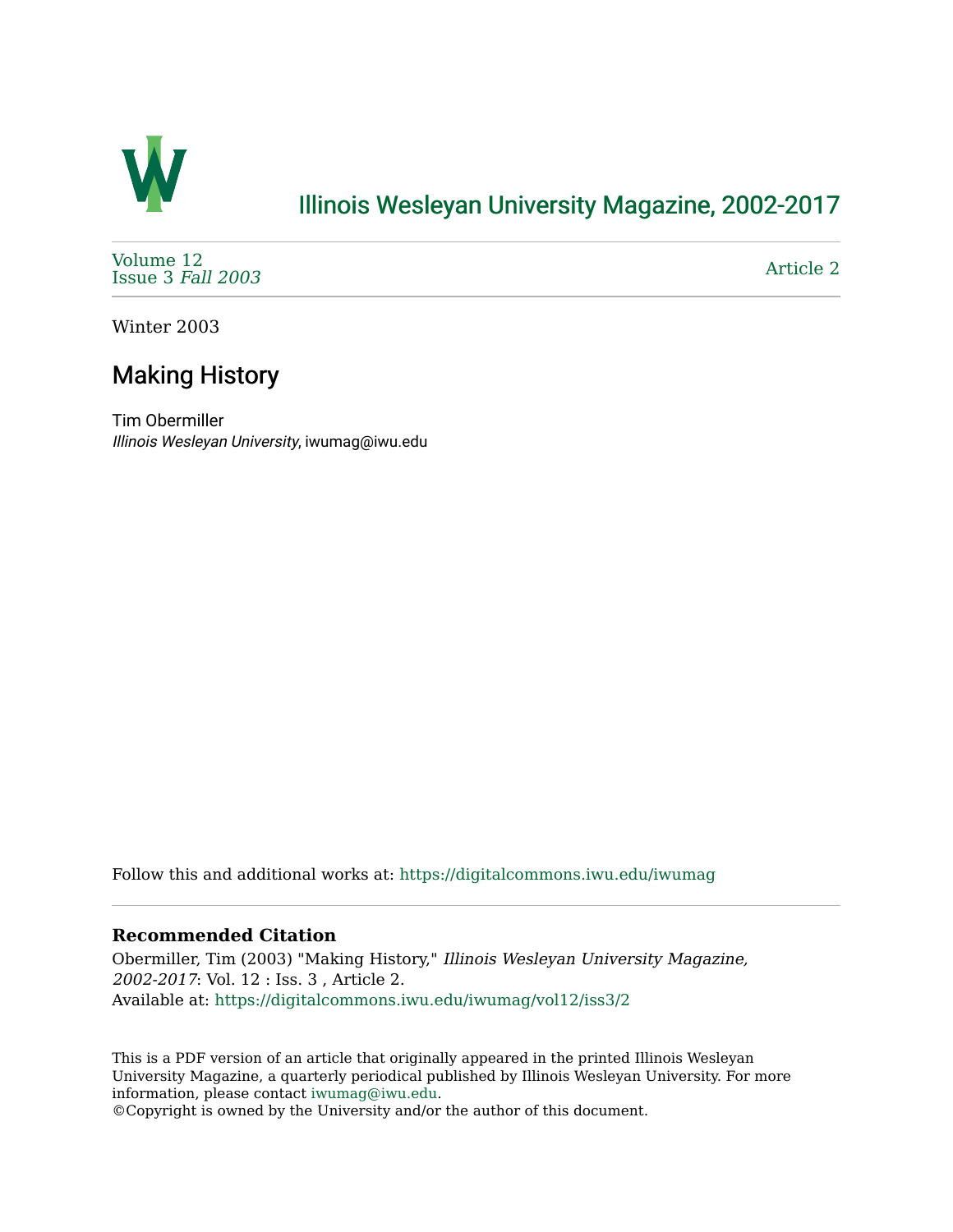### Making History

**Minor Myers' mission was both to transform Illinois Wesleyan and to fulfill its most cherished dreams.** 



#### **By Tim Obermiller Photos by Marc Featherly**

While ably handling the task of leading Illinois Wesleyan for the past 14 years as its president, Minor Myers, jr., also grew to become one of the University's most ardent and knowledgeable historians.

He even penned a book on the subject for IWU's Sesquicentennial in 2000, cowritten with Carl Teichman '80, executive assistant to the president. The sprawling narrative of Continuity and Change documents the history of an institution that was launched in a church basement and nearly fell into bankruptcy a few years after is founding, but which never strayed from its dream to build a great university.

How Myers assessed his own role in the pursuit of that dream remains an open question. His name appears just twice in the text of Continuity and Change, indicating that he intended to let history be the judge of his presidency. Still, Myers clearly felt the initiatives he promoted during his tenure fit firmly within the framework of the University's strong traditions and bold aspirations.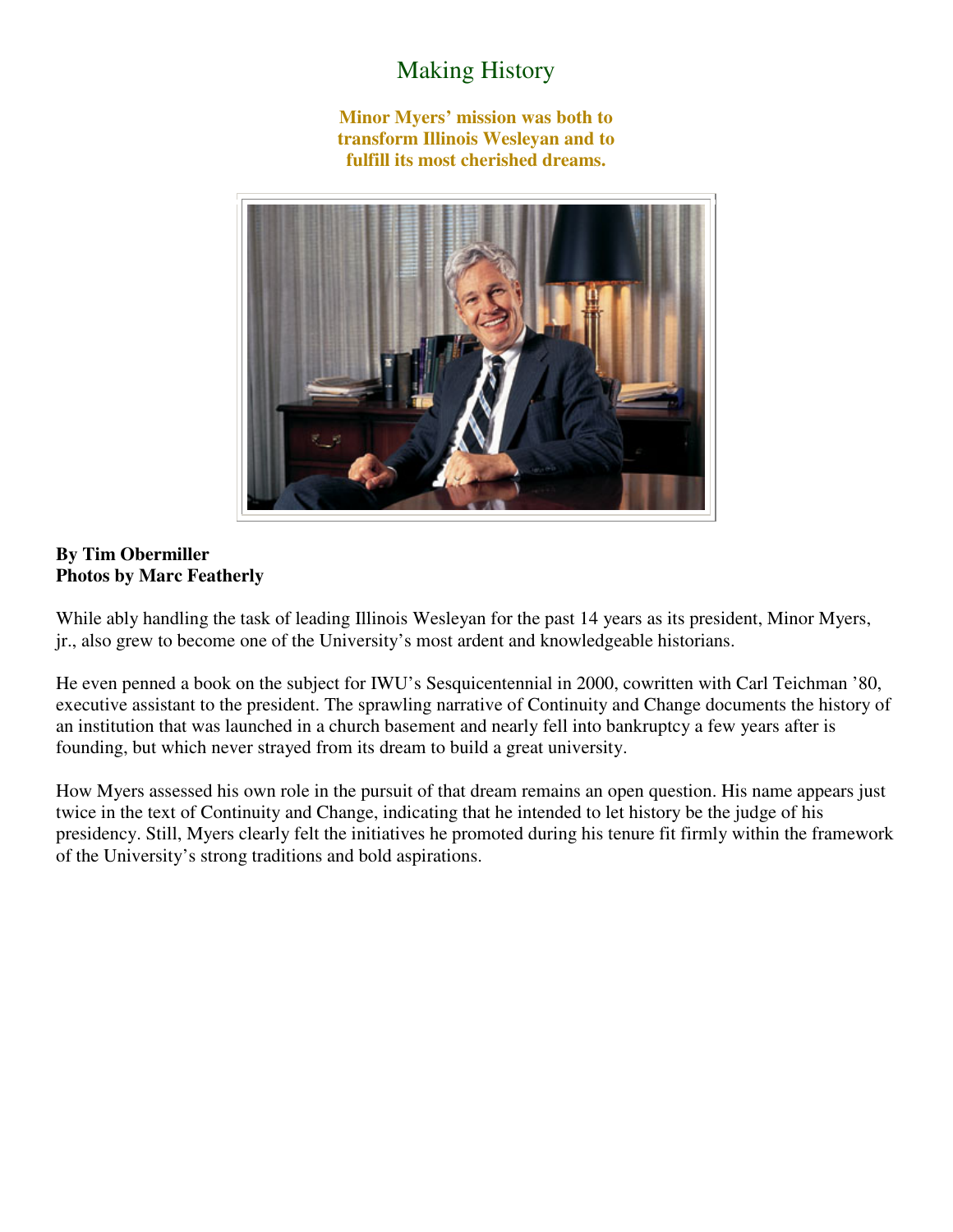As evidence of those historic aspirations, Myers' speeches often quoted the inscription on the University's Founders' Gates, which proclaims, in part, "From this center, mighty pulsations, for good or evil, must in the future flow..." Among the doers and dreamers who had followed and guided the flow of those "mighty pulsations," Myers had his own personal heroes. Primary among them was the famed scientific explorer John Wesley Powell. During and after the University's Sesquicentennial, Myers' speeches often included at least one reference to Powell, who made a sizeable impact in the short time he served as an Illinois Wesleyan professor after the Civil War, even creating the University's motto, "Scientia et Sapientia" — knowledge and wisdom. Those two words, Myers felt, summarized the University's primary purpose of encouraging students to learn how to sort through details and facts that comprise "knowledge" and from that mass of information glean wisdom, as defined by Myers in a recent interview as the ability to determine "what is best, what is right, and what is just."

Another figure in the institution's history who held a special fascination for Myers was its eighth president, Theodore Kemp, who in a 1916 address to the Board of Trustees laid out his vision of the University as a selective college of high achievement. To fulfill that vision, Kemp plotted an



Myers admired John Wesley Powell.

ambitious construction scheme to rebuild Illinois Wesleyan that included a grand, freestanding library. In his office, Myers kept a breathtaking, bird's-eye rendering of this imagined campus that was drawn for Kemp by local architect Arthur Pillsbury. Although the plan faltered in the face of economic realities, Myers saw it as an important testament to a long-held desire to move Illinois Wesleyan to a higher level, as he revealed in a 2001 interview with *Illinois Wesleyan University Magazine.*

"We couldn't do it then, but the vision was there. If this had been done," Myers said with a sweep of his hand across Pillsbury's watercolor rendering, "this would not have just been an adequate local university, but a national treasure."

Myers often cited the successful efforts by former presidents such as Lloyd Bertholf and Robert Eckley toward realizing the dream first articulated by Kemp. But it was also clear, both to Myers and other campus leaders, that at least one major challenge remained: to fund and build a new library that would replace Sheean Library, which in recent years had fallen short in providing the space or technology needed to sustain Illinois Wesleyan's scholarly ambitions.

Myers encouraged those involved in planning the library to envision a building that was not merely functional, but which would stand as a symbolic gateway, and serve, in his words, as "a stimulus to aspiration and development for the whole community." At the groundbreaking for the \$25.7-million Ames Library in 1999, Myers described the project as "not just a library, but part of a whole move forward .... It is the key to our academic function; the key, also, to our public potential."

While other important buildings constructed during Myers' administration — including the Center for Natural Science and the Shirk Athletic Center — spectacularly fulfilled that same potential, The Ames Library "is the one that most passionately reflects my own inner feelings and enthusiasms," he affirmed in the 2001 IWU Magazine interview.

Myers was specifically referring to his passion for books, but the philosophy behind The Ames Library also spoke to the IWU president's deep commitment to the whole process of a liberal arts education. For Myers, a great library was a kind of playing field for discovery, where the true process of obtaining both knowledge and wisdom unfolded in exciting and unexpected ways.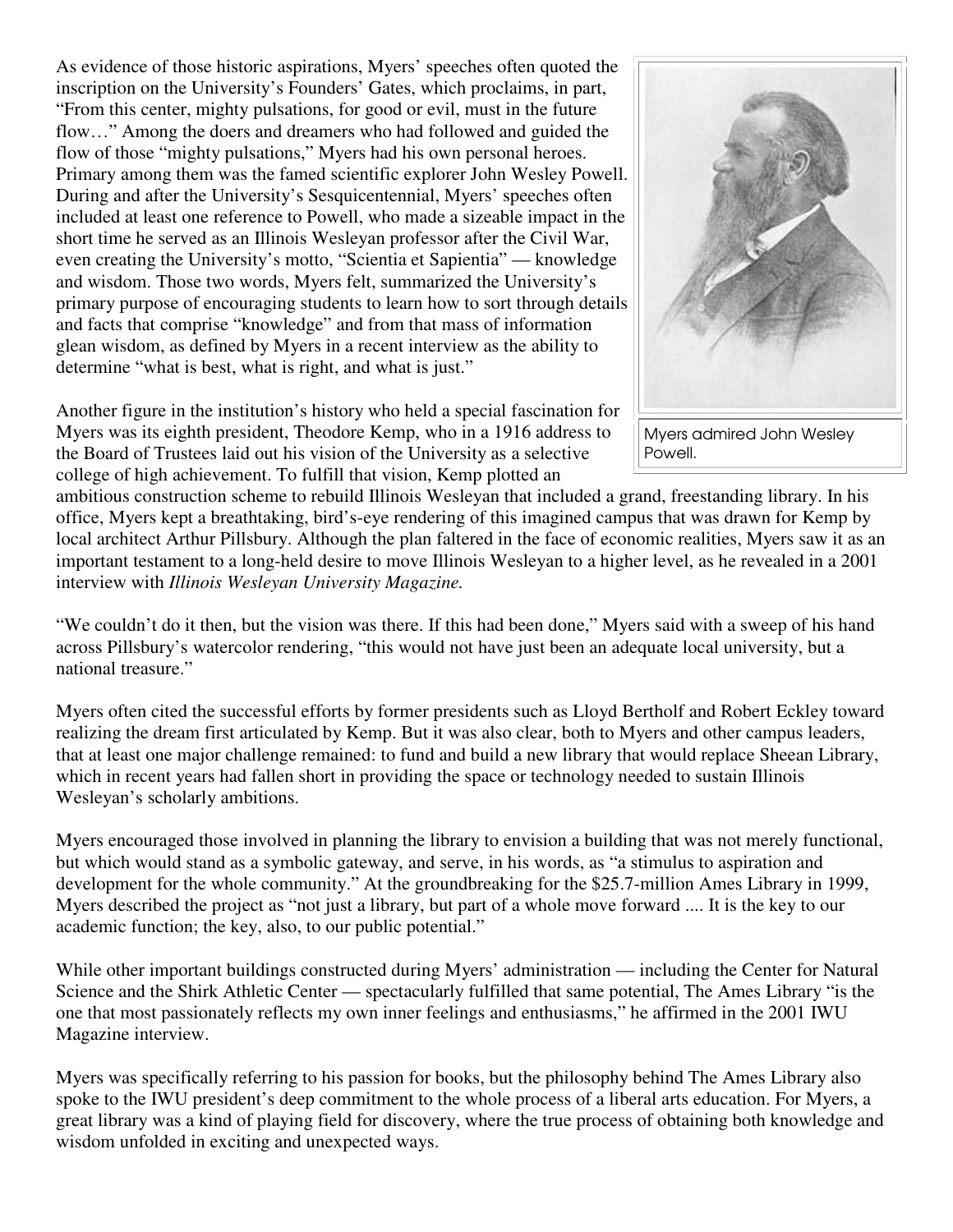"The question is," Myers said in the 2001 interview, "are we stimulating the curiosity of our students? And does that curiosity, once stimulated, have the means of exalting itself? And that's where intense library use of all forms really follows.

"If you tell the students, 'Go use the library,' that's a vain and foolish thing," he said. "If you get them interested in something, then library use follows."

"Getting interested in something" was a natural state of mind for a man who seemed interested in almost everything.

While The Ames Library will surely be among the most lasting symbols of Myers' legacy as Illinois Wesleyan president, it was his ceaseless curiosity and vibrant intellect that left an indelible impression on almost everyone he encountered.

"There are, of course, a thousand stories to be told," said University Trustee Edward Rust '72 at the Aug. 25 commemoration of Myers' life held in the Shirk Center, "and so many of them involve Minor's encyclopedic knowledge, his lust for learning, his unquenchable interest in each of us, in new ideas, in new things, in new opportunities."

In an interview for a Chicago Tribune article reporting Myers' death, his wife, Ellen, recalled the simple piece of advice that her husband gave to students seeking guidance in their future plans. "[He] would ask them, 'What makes your heart sing? Forget the practical — that will come. Find something that will make your heart sing, and the rest will fall into place.'"

The Ames Library is one glorious example of Myers' willingness to follow a passionate belief beyond the boundaries of what is merely practical. "That building represented a daunting challenge and an almost impossible vision when he started," Board of Trustees President Craig Hart recalled at the Aug. 25 commemoration. Myers himself alluded to that challenge at the library's groundbreaking ceremony as he praised the "visionary drive" of Charles Ames



Myers and wife Ellen take a ride through history in a Model Ford during Homecoming 2000 festivities marking IWU's Sesquicentennial.

'50, his wife, Joyce Eichhorn Ames '49, and all the other University alumni and friends who contributed to the project.

"A lot of people give up on their dreams and say, 'Well, we can't do that, we could never do this,' and that's the end of it," Myers said. "But the translation of dreams into reality is always difficult and always exciting."

For Myers, the word "dream" encompassed ideals as well as aspirations, and he made no apologies for being an idealist in pragmatic times. In his last published interview, printed in the Spring/2003 IWU Magazine, he professed concern about the direction history was taking in the post 9/11 world, with its violent clashes of political and religious ideologies. As a potential solution to those tensions, Myers looked to the ideals of the Enlightenment. "The questions that were raised then could be fruitfully raised now: Are there certain rules that simply are logical to human behavior in all places, nations, and times? And can we develop a world civilization that is based not on this or that affirmed truth, but rather on mutually understood interests that can somehow be respected rather than imposed?"